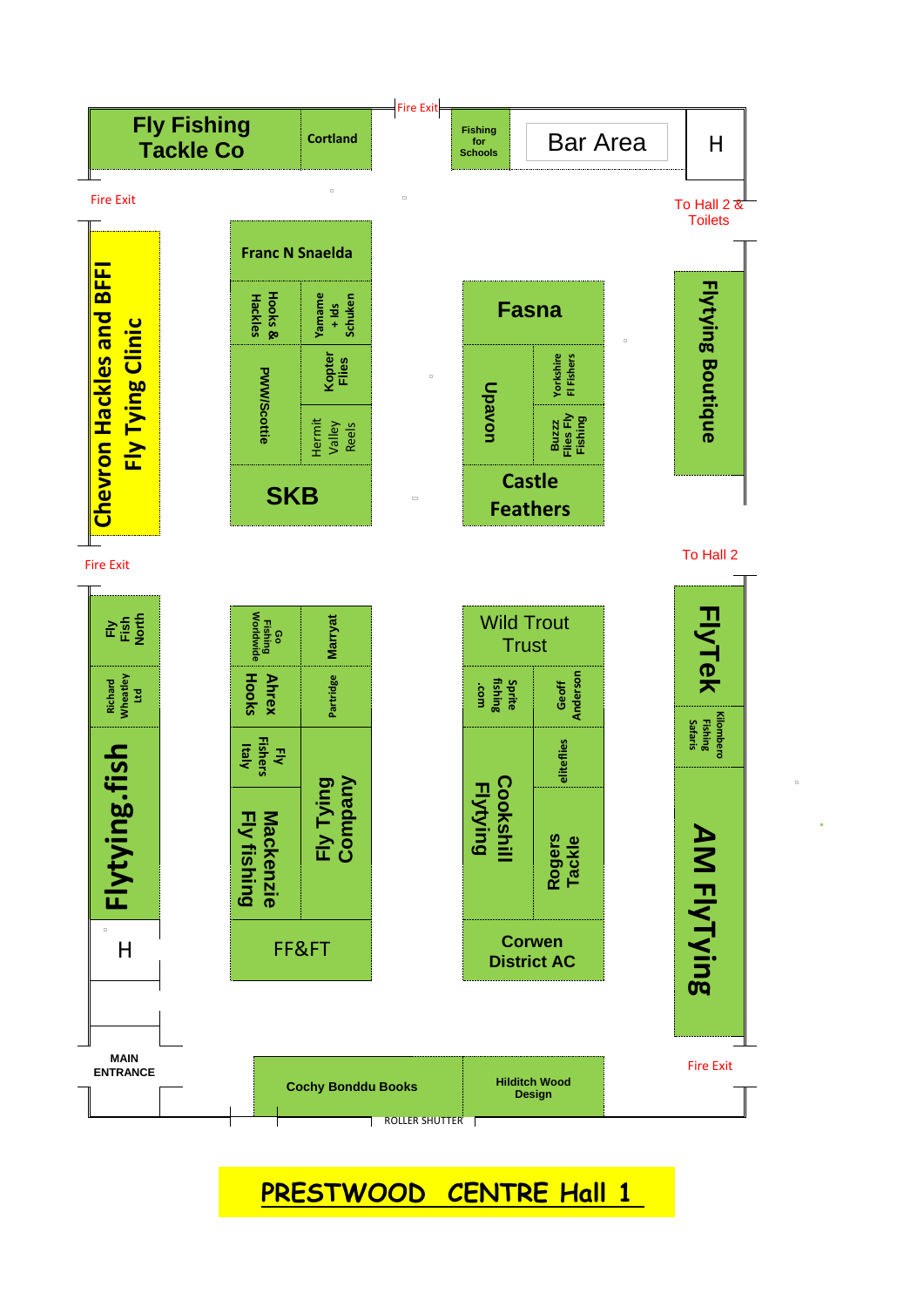

 $\mathbf{I}$ 

**ARGYLE CENTRE Hall 2**

 $\Box$ 

 $\begin{array}{c} \square \end{array}$